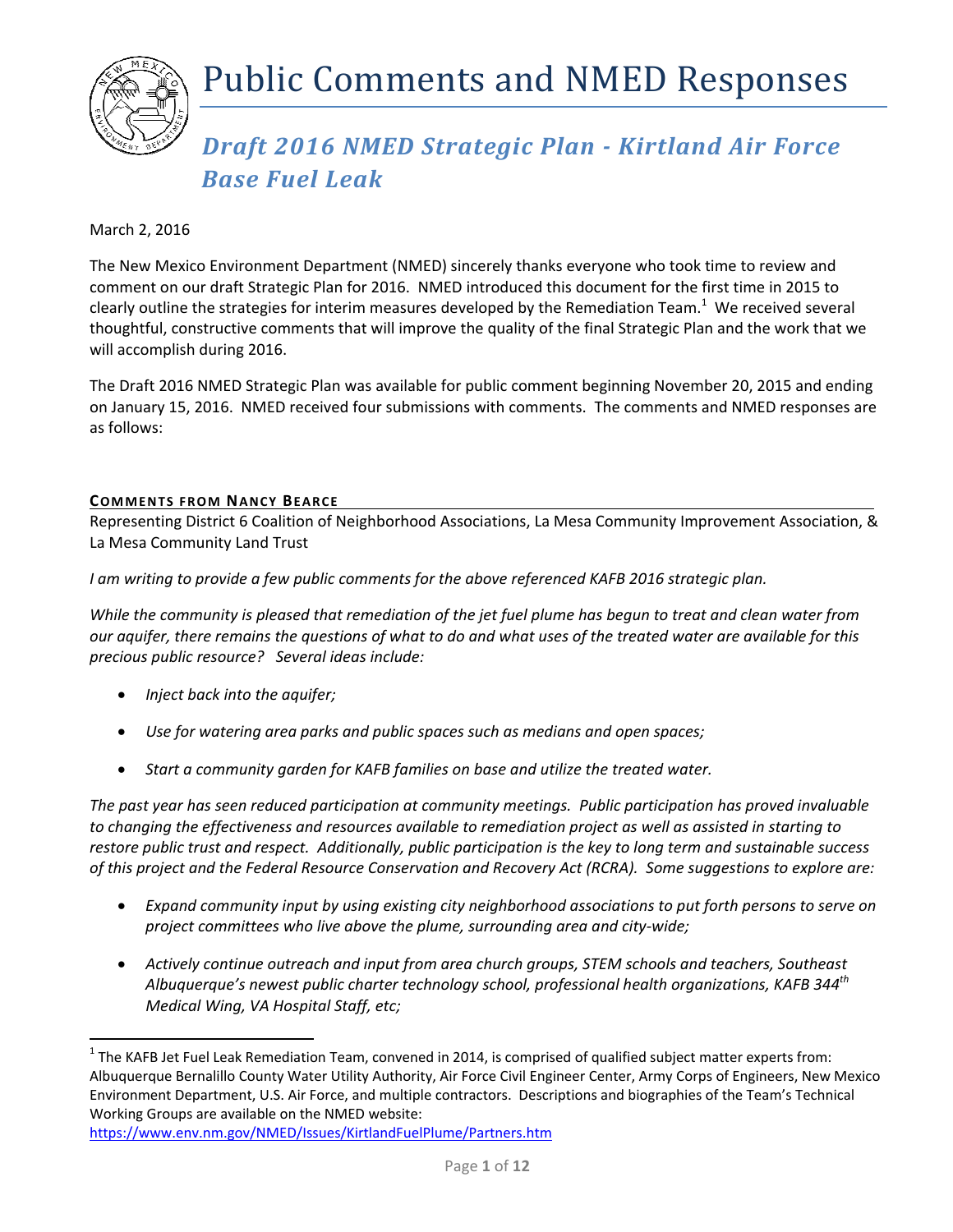- *Update visual communications and meetings to include area small group meetings such as those mentioned above;*
- *Continue to provide new and different presentations inclusive of adult learning styles, experiential learning while minimizing scientific lingo and acronyms.*

Lastly, are the continued concerns over public health that must be addressed and some have been promised by the *project team. This involves:* 

- *A publicly vetted health assessment to be submitted as part of the soon due RCRA submission;*
- *Quantify the total air quality change for the higher standards allowed for ALL the issued air standard exceptions for the SVEs and well injection units.*

*Thank you for your continued work on the KAFB jet fuel plume remediation project.* 

# **NMED RESPONSE TO NANCY BEARCE**

Thank you for your thoughtful and constructive comments.

The NMED is also pleased at the expanded progress of interim measures and remediation, recognizing that there is still a long way to go. We are grateful for the participation by so many concerned citizens at public meetings and field trips and we look forward to continuing to build productive dialogs with the community.

# *Use of Treated Water:*

As mentioned in your comments, wise use of the treated aquifer water is an important yet challenging aspect of the project. The NMED and Air Force are currently exploring several options. Contaminated water pulled from the aquifer is sent through a treatment system on Base and cleaned to meet National Primary Drinking Water Standards. Since the first extraction well went on line in June 2015, no fuel contaminants whatsoever have been detected in the treated water. This clean water has been piped to a holding pond at the KAFB Tijeras Arroyo Golf Course to supplement golf course irrigation. With two additional wells now pumping and more planned for 2016, additional uses for the clean water are needed that can handle the volume of water year‐round. One primary difficulty is the infrastructure needed to deliver the water from the treatment system to where it can be used.

The suggestion of injecting the water back into the aquifer is in line with what we are thinking as well. With the proper planning, clean water can be returned to the aquifer either through direct injection or through infiltration of water discharged at the surface in an "infiltration gallery". The Air Force has completed multiple percolation tests to determine how effectively water enters the ground. This data will be used to determine if infiltration galleries are a sustainable and cost‐effective option for discharge of treated groundwater.

A pilot test of direct injection into the aquifer began in February 2016 and information from this test will be used to evaluate the viability of direct injection. The Air Force is utilizing a reconditioned former water supply well on KAFB for this pilot test. Both the Air Force and the U.S. Geological Survey (USGS) will collect measurements that will allow us to carefully evaluate how the injected water moves in the aquifer.

The two additional suggestions are both good ideas and something we will look into. As with all options, ability to handle the treated water year-round through fluctuating water consumption, along with identifying and providing the infrastructure needed to transport the water, are key components.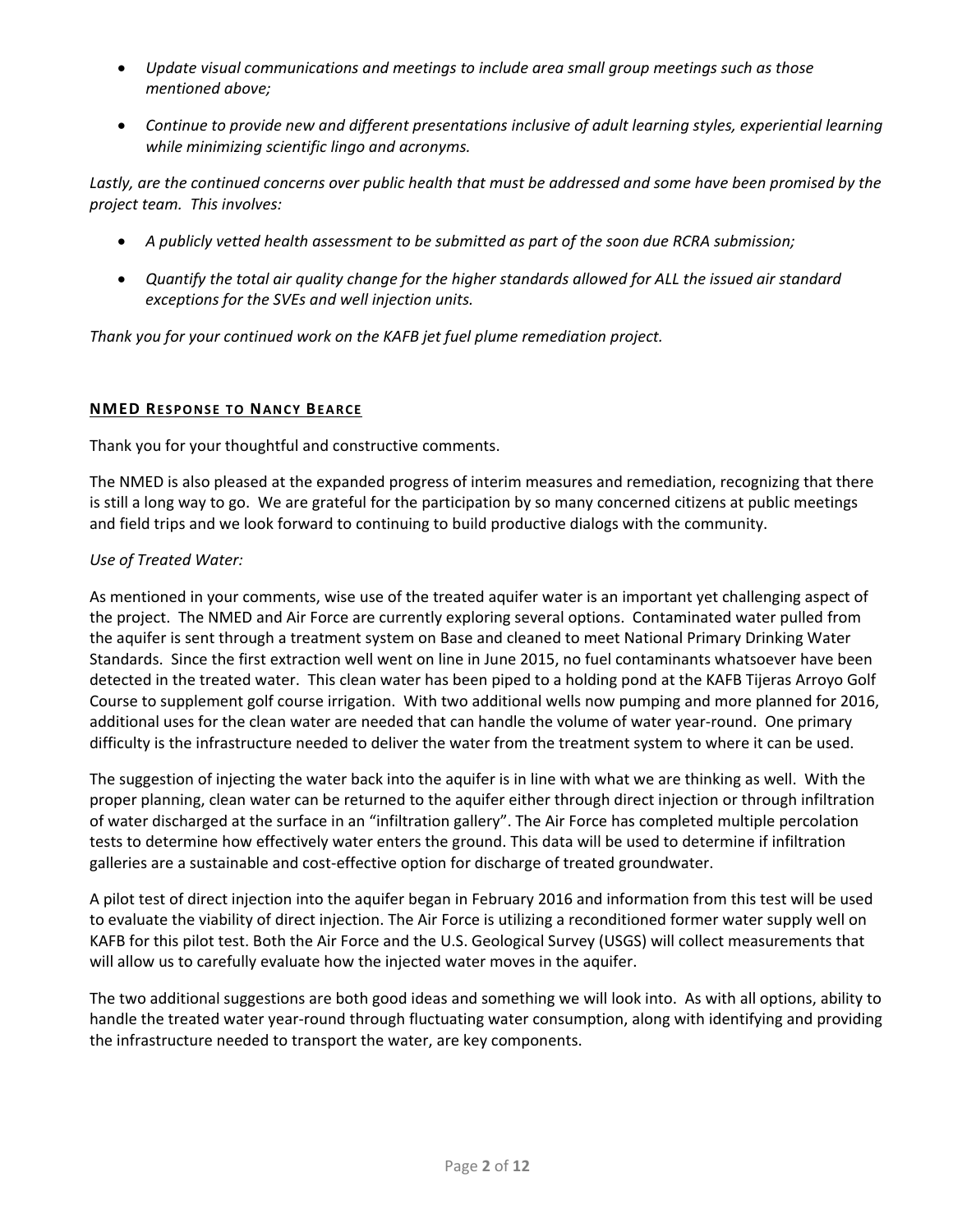# *Continued Outreach and Public Participation:*

We agree that public participation and awareness is and has been invaluable to the project. We have made substantial changes and improvements to our outreach strategy since 2014, including a strong, cooperative community involvement effort by NMED and the Air force.

Since both of these entities have considerable responsibilities in the remediation of this site – including outreach – we believe it is in the public's best interest that we offer coordinated presentations and jointly hosted public meetings. Our project team meets regularly to coordinate speaking engagements, public meetings, field trips, and other outreach efforts. The NMED has also made significant changes to our KAFB project webpages in order to share more information with the public in a comprehensible format.

Attendance at the public meetings has varied over the course of the remediation. Not everyone who attends the meetings signs in, so the Air Force does not have exact numbers. Information gathered from the sign-in sheets show an average of 52 members of the public in attendance over the past 2  $\frac{1}{2}$  years, but numbers vary from meeting to meeting. For example, there were at least 73 attendees in October of 2014, while there were at least 42 in November 2015. We hope that, with the variety of outreach opportunities we have provided and with additional opportunities in 2016, we will continue to involve and reach a large number of the interested community.

In 2015, NMED staff, often in concert with Air Force staff, gave 12 presentations to neighborhood associations, professional groups, college students, and other organizations. Since 2014, we have co‐hosted 4 public meetings and 3 public field trips. As mentioned in the 2016 Strategic Plan, we have 3 public meetings and 2 field trips planned for 2016.

We are eager to expand our outreach to include additional groups and additional avenues for public participation and, as you suggested, we will continue to actively involve area community members. We greatly appreciate the continued leadership and assistance of the neighborhood associations. The Air Force conducted interviews with residents in the project area November and December of 2015. A report on findings of those will be available to the public in early spring 2016.

NMED and the Air Force have recently begun an effort to involve several area high schools in the science and social aspects of this project. We co-presented to the Advanced Placement Chemistry and Environmental Science classes at Highland High School in February, and are working to schedule additional presentations. Teachers will work with their classes to incorporate multiple technical aspects of the project into their curriculum including remediation technologies, hydrology, geology, and microbiology. As part of this outreach effort, we are inviting students to participate in our public meetings to share the projects they select and design.

# *Public Health:*

The Air Force is preparing a risk assessment for submittal as part of the RCRA Facility Investigation (RFI) Report, which we anticipate to be completed later this year. The risk assessment evaluates pathways and associated risk to human health and the environment. Current discussions with the Air Force include public presentations on the risk assessment methodologies and findings ahead of the RFI submittal.

The soil vapor extraction systems used at KAFB were permitted through the Albuquerque Environmental Health Department and emissions were required to meet state and federal air emissions requirements for volatile organic compounds (VOCs) and hazardous air pollutants (HAPs). Both types of soil vapor extraction units, the internal combustion units and the catalytic oxidizer (CATOX) were tested quarterly to ensure that VOCs and HAPs were in compliance with the federal Clean Air Act.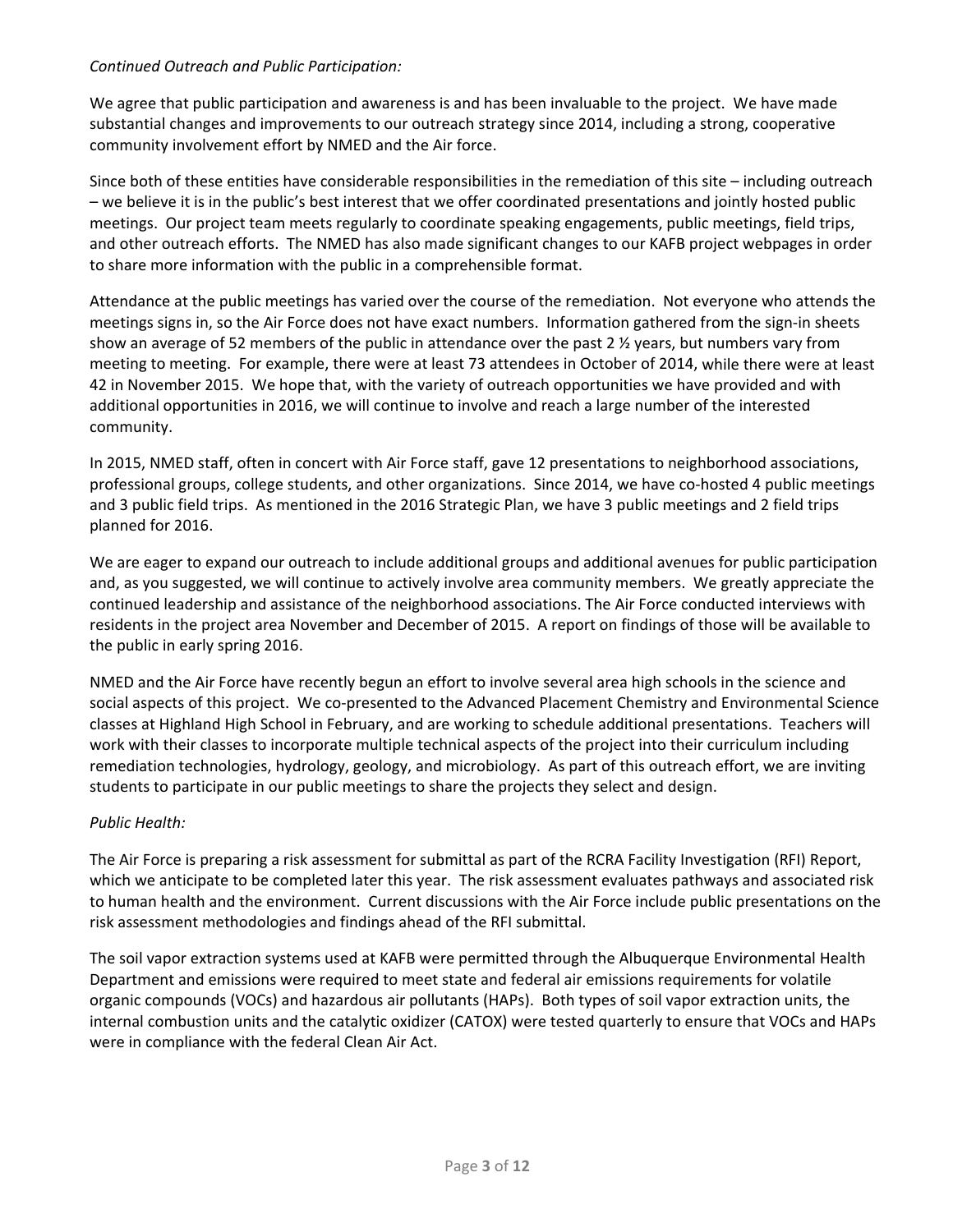# **COMMENTS FROM CITIZEN ACTION NEW MEXICO**

Submitted by Dave McCoy, Esq.; Executive Director, Citizen Action New Mexico and Eric Nuttall, Ph.D., UNM Civil Engineering Professor, Retired

- *1. As part of the developing Conceptual Site Model the following must be included:*
	- *a. Total estimated mass of EDB in each zone, i.e. vadose, LNAPL, and leading EDB GW plumes.*
	- *b. Total volume of fuel spilled (estimate) for aviation gas and diesel fuel.*
- *2. Please provide flow direction and velocity at leading edge of the EDB plume.*
- *3. Present effect on plume movement cause by pumping well/wells. Provide a summary of the various EDB remediation models.*
- *4. Provide please the capital and annual operating cost for the remediation of the EDB.*
- *5. Discuss the likelihood of EDB reaching the Ridge Crest or other municipal wells.*
- *6. Provide a Remediation Advisory Board which includes stakeholders*
- *7. Discuss the comprehensive total cleanup plan for the Kirtland BFF spill (vadose, NAPL, EDB).*
- *8. There is no Environmental Impact Statement for KAFB. KAFB and NMED Are currently taking segmented actions that require an EIS. Segmented actions include commitment of major resources to monitoring, extraction wells and infrastructure and injection wells, and treatment facilities.*
- 9. No Conceptual Site Plan, no RCRA Facility Investigation and Corrective Measures Study exist for the KAFB fuel spill despite the expenditure of \$100,000,000 in taxpayer revenues. Yet, large scale activities are being put in *place on a "temporary" basis through the use of Groundwater Protection Bureau discharge permits outside the* RCRA process. This leads to forced commitment of remedies that may be ineffectual and not cost effective. There is no information given for the costs of the various segmented actions taking place. So called "interi *measures" are a steamroller approach to ignore the public. The Pump and Treat remedy is extremely expensive and is questionable when extraction of 25,000,000 gallons of water has achieved only 6 grams of EDB removal. NMED and KAFB have not addressed the earlier studies by both EPA and the National* Academies of Science regarding the lack of effectiveness and high cost of Pump and Treat. NMED and KAFB *are not revealing the costs of the P&T project including the cost of infrastructure, granulated activated* charcoal (GAC) and the location and cost of disposal of the GAC. There is no means to evaluate the cost or *success in terms of the total quantity of EDB that is approaching municipal wells.*
- 10. Potential contamination of the "waters of the United States" is being allowed without a Clean Water Act permit through the use of a temporary permit for the former KAFB supply well #7 to discharge into the Tijeras Arroyo which flows to the Rio Grande. The GWPB process does not include the RCRA public participation that is required under RCRA. The GWPB and KAFB play a game of submitting applications and then withdrawing them after public comment. Then the application is modified and resubmitted with inadequate notice to derail *further public consideration or challenges. This wastes public time and resources and frustrates any* transparency. The persons notified on the GWPB applications are far fewer than the persons required to be noticed under the RCRA process. The discharge permits are not discussed at the quarterly poster shows so as *to keep the public in the dark about shortcomings and vagueness of the applications.*
- 11. The management of the EDB plume is abysmal with high turnover in Air Force and NMED personnel. The level *of expertise is far from effective considering that the New Mexico Legislature requested independent scientific oversight for the plume.*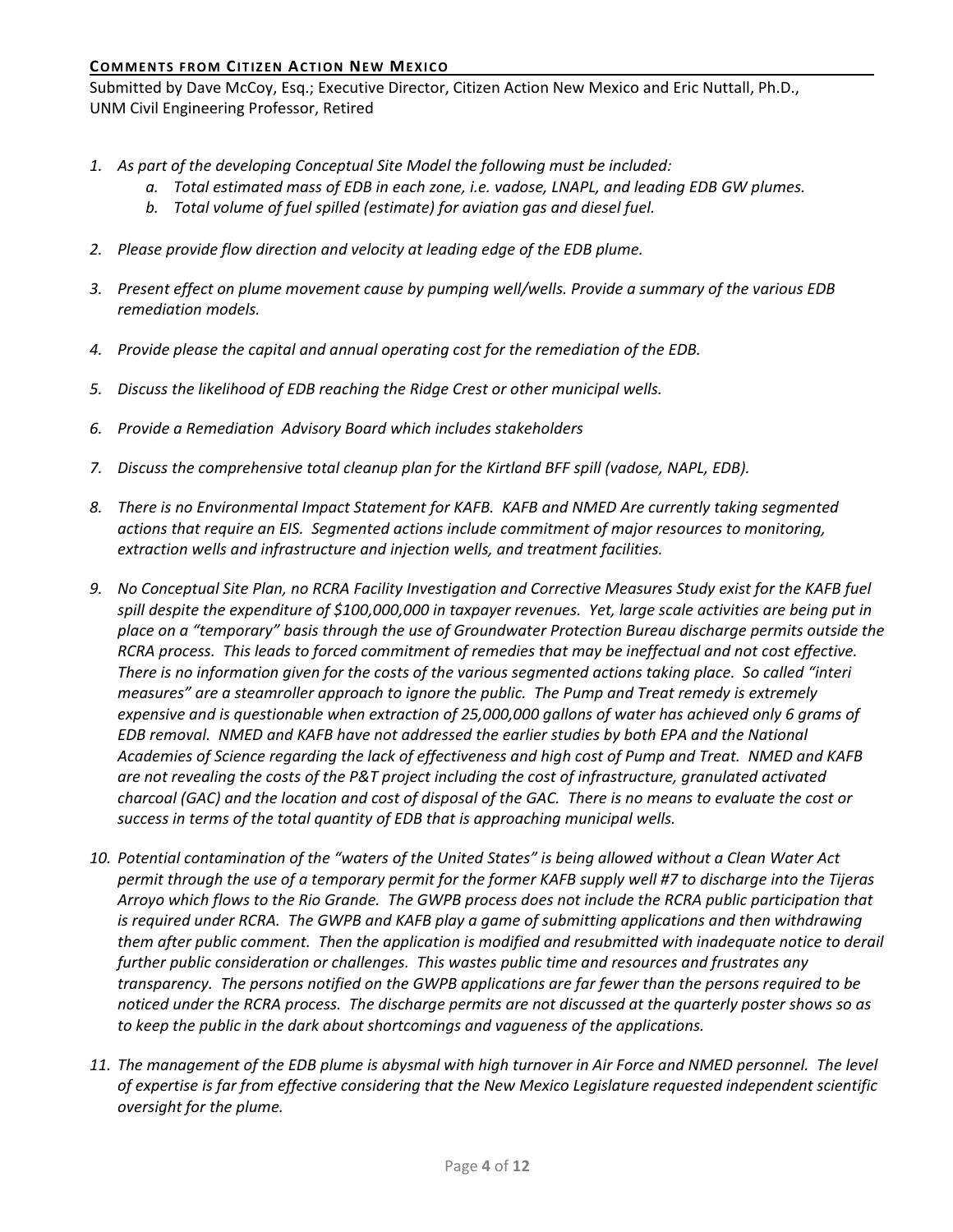- *12. It is unknown if the extraction well is having any effect on the EDB plume.*
- *13. There has been no release of modeling data from three different models being conducted.*
- 14. Criticisms of the lack of monitoring between the municipal wells and the EDB plume that were raised in the earlier EPA Region 6 model have been ignored. There are still an insufficient number of monitoring wells to characterize the aquifer on a local let alone the more regional area that may be affected by the EDB over time.
- 15. There is the nondisclosure of information and the sanitizing of information before it is presented to the public. Poster presentations are no substitute for what should be a much more in depth dialog with the public. There is no Citizen Advisory Board or a Remediation Advisory Board. Public comments are limited, transcripts are not provided and there is no practice of preserving such comments and whether there are responses. The only *information presented is that which makes it appear that the regulatory agencies are taking control and* cleaning up the EDB plume. In reality, there is no mass balance, no known volume for the spill, defective *groundwater monitoring well screens, no technical information as to whether the water will remain safe, no* operating capital costs, and no modeling results. There is the pulling of the EDB plume toward the entire *Albuquerque basin as pointed out by Geologist John Hawley.*
- 16. The public assurance that the drinking water is safe come from monitoring the municipal wells and not from the use of groundwater monitoring wells placed near to the municipal wells. As has been stated many times and ignored by NMED and KAFB, the municipal wells are pumping high volumes of water with a high dilution factor that precludes knowledge of the proximity of the EDB plume. Employees and the public using water at the Veterans Hospital are less than convinced of the reliability of testing, especially since the upper screen of the nearest monitoring well to the VA is defective. But NMED and KAFB keep on avoiding the realities of the *inadequate monitoring situation.*
- 17. Due to the lack of comprehensive planning and lack of independent and qualified oversight, there have been constant and costly errors made by NMED and KAFB as well as a round robin of reports and Notices of Violations. The managers at NMED and KAFB are/were clearly not qualified. Air Force commanders come and go as do NMED personnel. The latest change in the "A Team" has been the substitution of a "Highly Qualified *Expert" for a microbiologist. A professional ongoing monitoring oversight board is needed.*
- 18. There is no posting of comments from the public as that might indicate that the Emperor has no clothes. The public is treated as if it has no right to full access of information even though it is public taxpayer funds that *are being squandered. For example, whay aren't the discharge permit applications and comments by the* GWPB posted? Why are there no members of the public allowed to listen to the technical group discussions? All this is an intolerable arrogance on the part of NMED, EPA, the GWPB, the WUA, KAFB and its contractors. The current 60 day Notice of Intent to Sue under RCRA is an indication of public frustration with a process that *is disingenuous and largely designed to make regulators "look good."*
- 19. Credit is taken for the Soil Vapor Extraction system removal of 500,000+ gallons of soil vapor. Not mentioned is the fact that 400,000 gallons of that removal was accomplished by the earlier SVE system and not the new *and flawed SVE system that is not being operated at present.*

# **NMED RESPONSE TO CITIZEN ACTION NEW MEXICO**

Thank you for your response and comments to the Draft 2016 NMED Strategic Plan. The NMED is not able to answer questions specific to Air Force budgets, operations, and contracting. Where appropriate, the NMED has responded to your comments.

*1. As part of the developing Conceptual Site Model the following must be included:*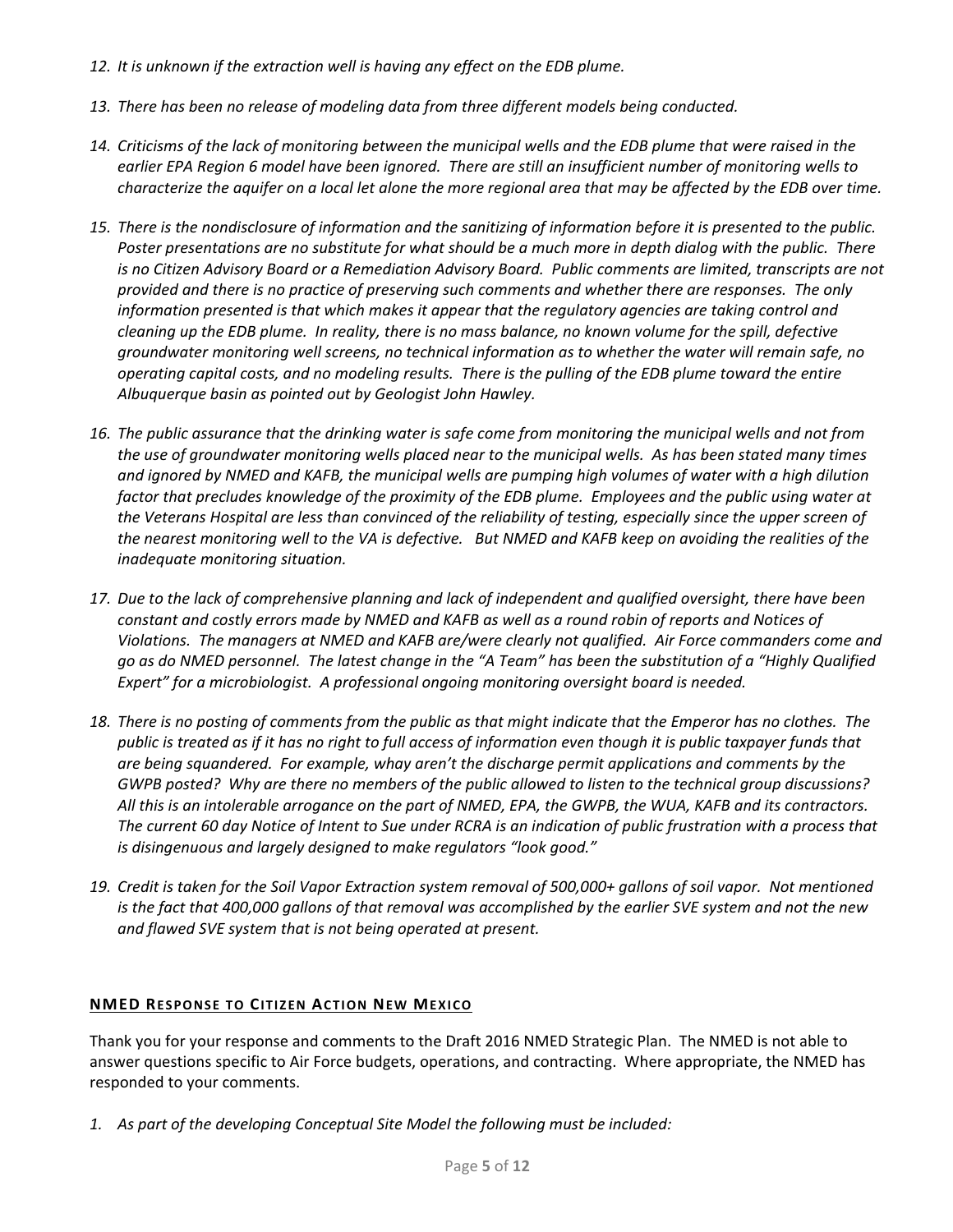- *a. Total estimated mass of EDB in each zone, i.e. vadose, LNAPL, and leading EDB GW plumes.*
- *b. Total volume of fuel spilled (estimate) for aviation gas and diesel fuel.*

The Air Force and NMED continue to explore options to estimate mass balance for the four phases of LNAPL that exists at this site. With regard to estimating the volumes of fuel leaked, historical records are insufficient to provide the information required to revise the estimates that have already been conducted. It is important to note, however, that the Air Force is required to clean up the vadose zone and ground water to applicable standards, regardless of how much fuel was leaked and regardless of the distribution of mass.

*2. Please provide flow direction and velocity at leading edge of the EDB plume.*

The conceptual site diagram in the Draft 2016 NMED Strategic Plan (Page 5) shows the general groundwater flow direction, and is not intended to be a substitute for more the more technical hydrogeological information contained in the various reports that the Air Force has produced over the years. It is important to note, however, that the direction and velocity of EDB migration will change as the extraction wells begin to collapse the plume.

*3. Present effect on plume movement cause by pumping well/wells.*

A major effect on groundwater flow and direction, and the plume by association, comes from the pumping of the ABCWUA water supply wells. The analytical element and finite difference model simulations conducted by the Air Force, the U.S. Environmental Protection Agency (EPA), and the Albuquerque Bernalillo County Water Utility (ABCWUA) have included pumping of the ABCWUA water supply wells. The Draft 2016 Strategic Plan includes a link to one such simulation. The effect that pumping wells has had on aquifer hydrodynamics has not been consistent over the years as ABCWUA wells come on and offline and their pumping rates change.

*4. Provide a summary of the various EDB remediation models.*

As presented at the July 23, 2015 public meeting, there is a finite difference groundwater fate and transport model, developed by the EPA with input from the Air Force and its contractor, which is used for the KAFB BFF project site. Additionally, the ABCWUA has developed an analytic element model. These models are still under development, incorporating data collected as the Air Force continues to fill groundwater data gaps through installing and sampling new groundwater monitoring wells and completion of aquifer testing of extraction wells. We will continue to provide updates on the models at the public meetings.

*5. Provide please the capital and annual operating cost for the remediation of the EDB.*

This information is not available to the NMED and should be requested from the Air Force.

*6. Discuss the likelihood of EDB reaching the Ridge Crest or other municipal wells.*

NMED will not allow EDB to reach any water supply wells, including the ABCWUA Ridgecrest well field.

*7. Provide a Remediation Advisory Board which includes stakeholders*

The Air Force is currently completing a summary report of community surveys and interviews that includes an evaluation regarding the formation of a Remediation Advisory Board. The results will be presented at the spring 2016 public meeting, and a the summary report prepared by the Air Force will be made available to the public.

*8. Discuss the comprehensive total cleanup plan for the Kirtland BFF spill (vadose, NAPL, EDB).*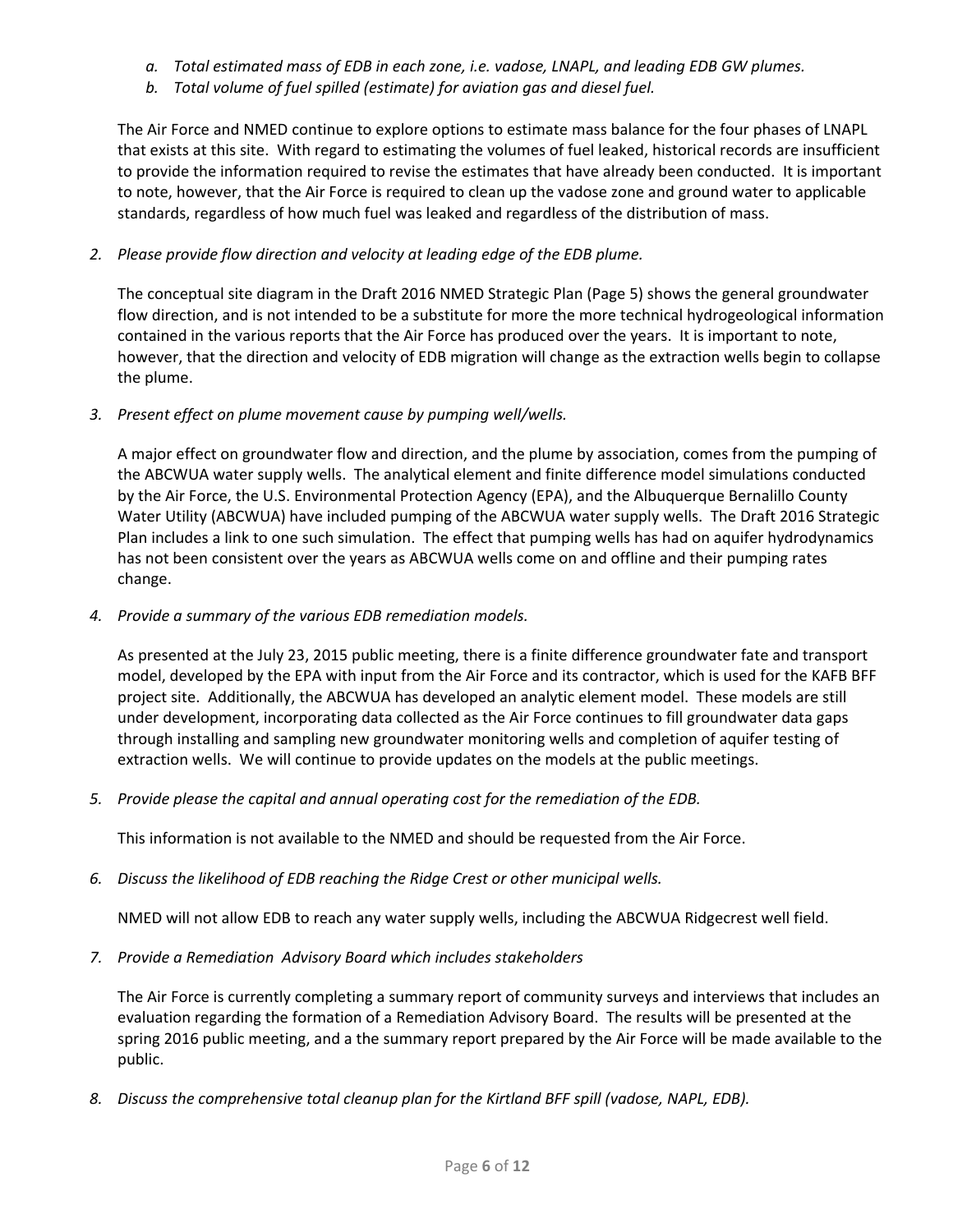A comprehensive cleanup plan does not yet exist for the KAFB BFF spill site as we are still in the site characterization phase of the RCRA process. Multiple interim measures have been and will continue to be implemented to take immediate action to protect water supply wells and to collect critical data that will be used in the Corrective Measures Evaluation (CME).

*9. There is no Environmental Impact Statement for KAFB. KAFB and NMED Are currently taking segmented actions that require an EIS. Segmented actions include commitment of major resources to monitoring, extraction wells and infrastructure and injection wells, and treatment facilities.* 

The Air Force is the appropriate point of contact for inquiries into the status of an Environmental Impact Statement.

10. No Conceptual Site Plan, no RCRA Facility Investigation and Corrective Measures Study exist for the KAFB fuel spill despite the expenditure of \$100,000,000 in taxpayer revenues. Yet, large scale activities are being put in *place on a "temporary" basis through the use of Groundwater Protection Bureau discharge permits outside the* RCRA process. This leads to forced commitment of remedies that may be ineffectual and not cost effective. There is no information given for the costs of the various segmented actions taking place. So called "interi *measures" are a steamroller approach to ignore the public. The Pump and Treat remedy is extremely expensive and is questionable when extraction of 25,000,000 gallons of water has achieved only 6 grams of EDB removal. NMED and KAFB have not addressed the earlier studies by both EPA and the National* Academies of Science regarding the lack of effectiveness and high cost of Pump and Treat. NMED and KAFB *are not revealing the costs of the P&T project including the cost of infrastructure, granulated activated* charcoal (GAC) and the location and cost of disposal of the GAC. There is no means to evaluate the cost or *success in terms of the total quantity of EDB that is approaching municipal wells.* 

The KAFB BFF project is currently in the site characterization phase and it is anticipated that a RFI Report will be submitted in summer 2016. There is an existing data gap in the northwestern portion of the dissolvedphase EDB plume that must be addressed prior to the completion of the RFI.

The statement that large scale corrective measures are being put into place outside of the RCRA process is incorrect. All of the actions taken to date are interim measures, being conducted pursuant to the KAFB RCRA permit and the applicable Office of the State Engineer and groundwater discharge permits.

While site characterization actions are completed, the NMED is working with the Air Force to continue to evaluate and implement interim measures that can be taken to be protective of human health, and stop potential migration of contamination. Through an evaluation of data collected during the quarterly monitoring, pump and treat was determined to be the most appropriate technology for an interim measure to address the groundwater contamination in a heavily developed urban area. This determination was reached by the technical working groups, composed of highly qualified state, federal, and industry experts working on this project. The interim measures will also provide valuable data to be used in the evaluation and selection of a final remedy as will be presented in the CME. A robust public notice and participation process is required as part of the CME. The public will be invited to review the RFI report, to evaluate the proposed technologies, as well as to make constructive suggestions on any additional technologies not considered or additional elements that should be evaluated.

The Air Force Force is the appropriate point of contact regarding questions of funding and cost of work being completed on the project site.

11. Potential contamination of the "waters of the United States" is being allowed without a Clean Water Act permit through the use of a temporary permit for the former KAFB supply well #7 to discharge into the Tijeras Arroyo which flows to the Rio Grande. The GWPB process does not include the RCRA public participation that is required under RCRA. The GWPB and KAFB play a game of submitting applications and then withdrawing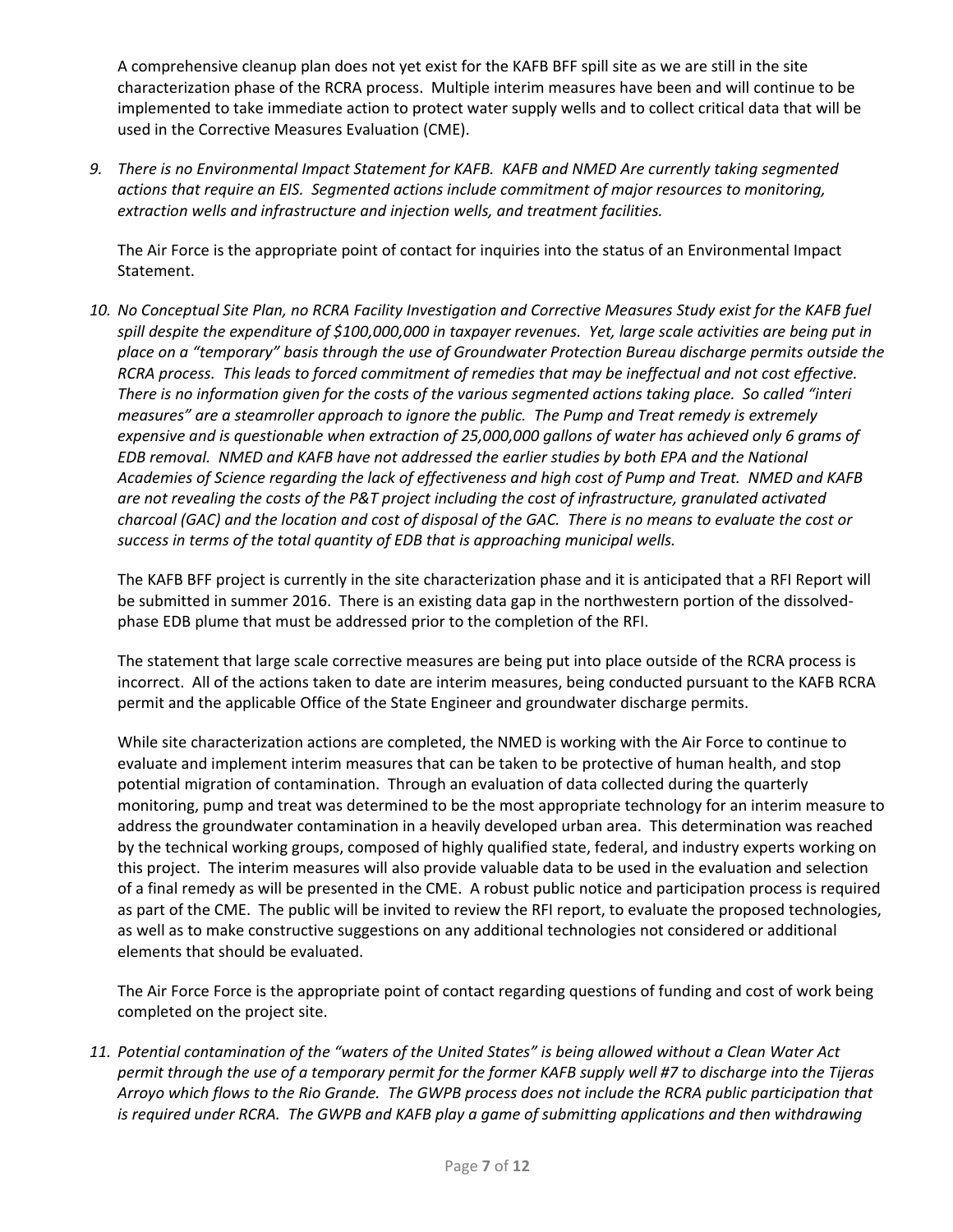them after public comment. Then the application is modified and resubmitted with inadequate notice to derail *further public consideration or challenges. This wastes public time and resources and frustrates any* transparency. The persons notified on the GWPB applications are far fewer than the persons required to be noticed under the RCRA process. The discharge permits are not discussed at the quarterly poster shows so as *to keep the public in the dark about shortcomings and vagueness of the applications.* 

The statements in this comment are factually incorrect. Currently, treated groundwater is discharged to a pond at the KAFB Golf Course where it is used for land application/irrigation of the golf course. Land application of treated groundwater does not threaten surface water sources and therefore is not in violation of the Clean Water Act as implied in the comment. Beginning on February 23, 2016, treated groundwater is being directly injected into the regional aquifer at well KAFB‐7, as described in the approved work plans and the approved temporary permission to discharge. The injected water meets State and Federal standards for safe drinking water. No water from KAFB-7 will be discharged into the Tijeras Arroyo.

It is correct that KAFB submitted discharge applications that were withdrawn. This was done because KAFB and NMED staff determined that the discharge applications required additional information and detail to be reviewed for completeness. Those permit applications were resubmitted to the NMED Ground Water Quality Bureau (GWQB). The NMED GWQB is currently reviewing the permit applications for completeness. Details of the proposed discharge will be made available for public review and comment. This is in compliance with 20.6.2.3108 NMAC, which provides for public involvement. Additionally, the design of the conversion of KAFB‐7 from a water supply to an injection well as approved by the NMED Hazardous Waste Bureau (HWB) in a work plan detailing the proposed work as part of the EDB interim measure.

Project permits have been discussed at past public meetings, and the NMED posts relevant project documents on our website. All of our documents are publicly available and can be provided upon request. Both the NMED and the Air Force are available to speak to any member(s) of the public, to address any outstanding questions and concerns.

12. The management of the EDB plume is abysmal with high turnover in Air Force and NMED personnel. The level *of expertise is far from effective considering that the New Mexico Legislature requested independent scientific oversight for the plume.* 

The NMED and Air Force technical teams were redesigned in the summer of 2014 with the arrival of Dr. Adria Bodour from the Air Force Civil Engineer Center (AFCEC) and the nationally recognized experts that she has brought with her onto this project. The NMED Secretary has assigned seasoned staff experts to the KAFB BFF project. The signing of the December 2015 Memorandum of Understanding and Cooperative Agreement (MOU/CA) between the NMED and Air Force demonstrates a commitment to continuing project progress with a dedicated technical team. Additional project staffing stability is provided by the Air Force's Senior Advisor, Kate Lynnes, hired in September 2015 to provide long-term management of the project.

In addition to the technical working groups that include representatives from numerous stakeholders, the NMED assembled an independent panel of experts to review documents and data in a manner that is consistent with the intent and purpose of the NM Legislature request for independent scientific oversight.

*13. It is unknown if the extraction well is having any effect on the EDB plume.* 

The NMED agrees that it is too soon to be able to make any statements on the effectiveness of the first extraction well. The Air Force continues to collect data that will be used to evaluate the effectiveness of the extraction wells. The effectiveness of the extraction and treatment of groundwater will be fully evaluated as part of the CME process.

*14. There has been no release of modeling data from three different models being conducted.*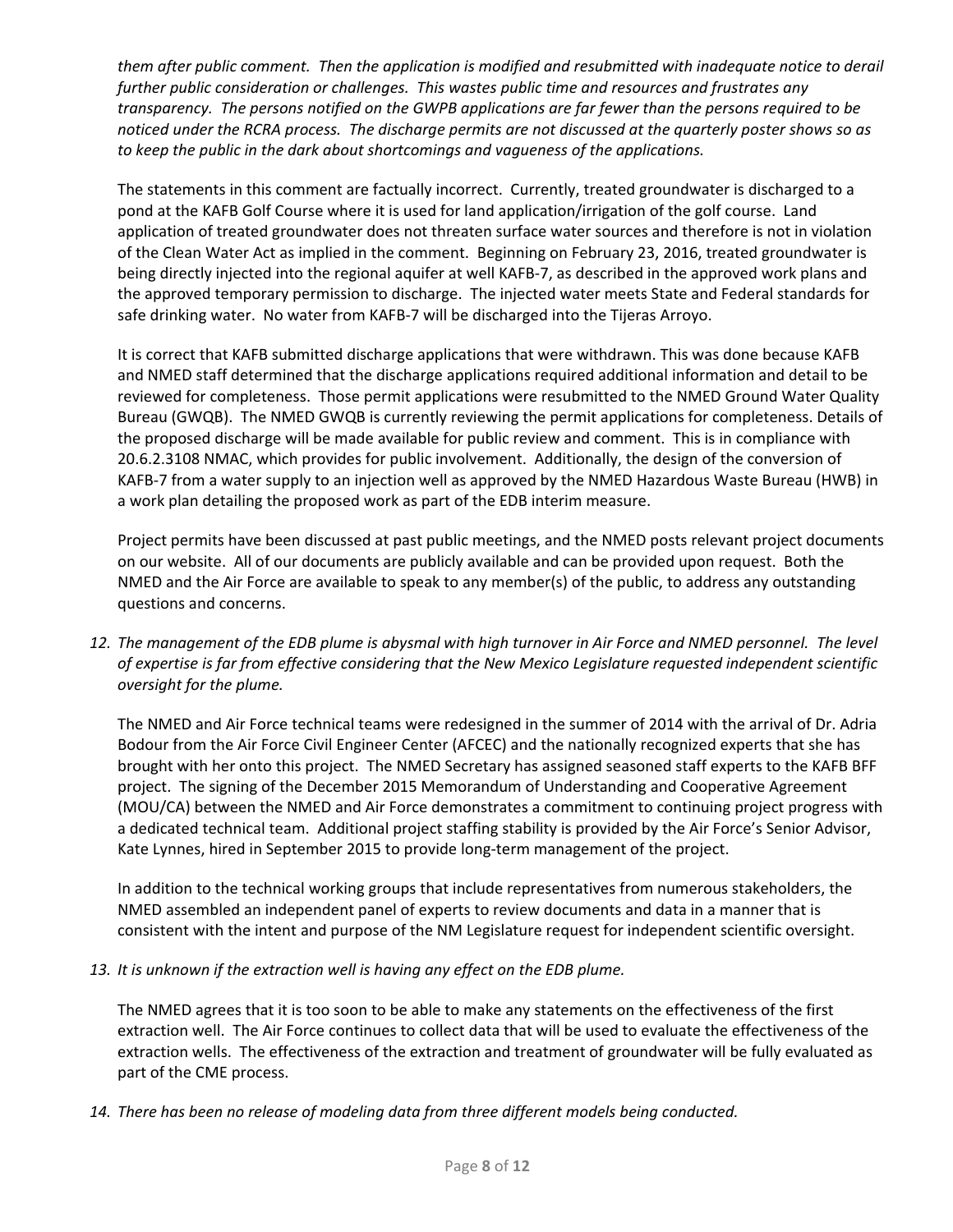The results of groundwater fate and transport modeling have been presented at the public meetings, and the animated EPA model results are available on the NMED website, as linked on Page 18 of the Draft 2016 Strategic Plan.

15. Criticisms of the lack of monitoring between the municipal wells and the EDB plume that were raised in the earlier EPA Region 6 model have been ignored. There are still an insufficient number of monitoring wells to characterize the aquifer on a local let alone the more regional area that may be affected by the EDB over time.

The NMED disagrees with the statement that there are insufficient monitoring wells to characterize the aquifer on a local and regional scale in the plume area. Four groundwater monitoring wells will be installed in 2016 to define the northwestern edge of the EDB plume. Sufficient sentinel wells have been installed, by both the USGS and the Air Force, between the contamination plume and the water supply wells in order to provide early detection of plume migration towards the wells. Additionally, the Air Force is planning on installing a sentinel well cluster near the Veterans Administration (VA) water supply wells as an additional level of protection for the VA well.

16. There is the nondisclosure of information and the sanitizing of information before it is presented to the public. Poster presentations are no substitute for what should be a much more in depth dialog with the public. There is no Citizen Advisory Board or a Remediation Advisory Board. Public comments are limited, transcripts are not provided and there is no practice of preserving such comments and whether there are responses. The only *information presented is that which makes it appear that the regulatory agencies are taking control and* cleaning up the EDB plume. In reality, there is no mass balance, no known volume for the spill, defective *groundwater monitoring well screens, no technical information as to whether the water will remain safe, no* operating capital costs, and no modeling results. There is the pulling of the EDB plume toward the entire *Albuquerque basin as pointed out by Geologist John Hawley.* 

There is a difference between "sanitizing" and "summarizing" information before it is presented to the public. The data and other project information presented to the public at meetings, field trips, and on the website are summarized to provide an accurate overview of current work being done and data results in a manner that is accessible to the general public. Complete project information and data are available online, or by request, to any member of the public who wishes to review the information that is available.

The NMED is taking actions and working with the Air Force to implement interim measures that are necessary to prevent migration of EDB to water supply wells while the site characterization is completed and long-term corrective actions are evaluated. The KAFB RCRA permit specifically has a provision for the implementation of interim measures and is in agreement with the EPA statement of "*Taking interim and/or final actions to control unacceptable exposures to humans and further migration of contamination groundwater represents the highest priority for the RCRA corrective action program*."(*RCRA Corrective Action Workshop on Results‐ Based Project Management*, 1999) These interim measures are being implemented to ensure that drinking water remains safe.

Modeling results are available on the NMED website, as referenced on Page 18 of the Draft 2016 Strategic Plan. The Air Force has conducted community interviews and surveys, specifically to evaluate the level of interest and sustainability of a Remediation Advisory Board. The results of that survey will be presented at the spring 2016 public meeting.

17. The public assurance that the drinking water is safe come from monitoring the municipal wells and not from the use of groundwater monitoring wells placed near to the municipal wells. As has been stated many times and ignored by NMED and KAFB, the municipal wells are pumping high volumes of water with a high dilution factor that precludes knowledge of the proximity of the EDB plume. Employees and the public using water at the Veterans Hospital are less than convinced of the reliability of testing, especially since the upper screen of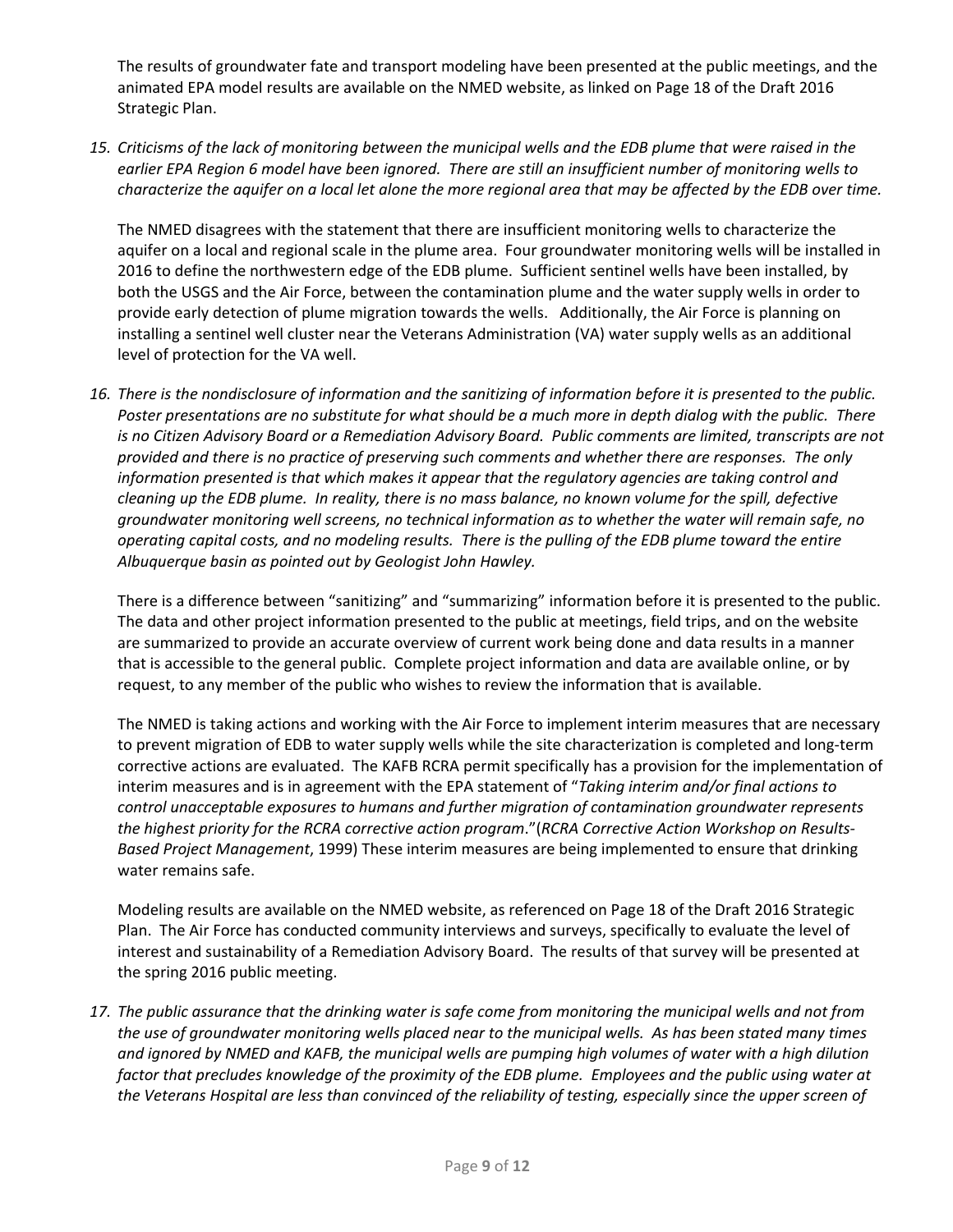the nearest monitoring well to the VA is defective. But NMED and KAFB keep on avoiding the realities of the *inadequate monitoring situation.* 

Public assurance that drinking water is safe is based on the monthly analytical sampling results from the ABCWUA, KAFB, and VA water supply wells. The samples from these wells have been non‐detect for fuel constituents and are an adequate measure of drinking water safety. The results from the water supply wells are not used for defining EDB plume extent, as implied in this comment.

In addition, 28 individual KAFB sentinel wells plus 2 USGS nested sentinel wells have been defined for the ABCWUA, KAFB, and VA water supply wells. These wells are used as data points to provide an early indication of plume migration; the technical working groups are currently developing indicator parameters that will feed into a decision making tree for water supply well operation.

During the January 2016 hydrogeology working group, a location near the VA Hospital for nested sentinel wells similar in design to those installed at Southern Blvd. and Pennsylvania St. behind the Cesar Chavez Center was selected. The USGS will be installing these sentinel wells in late‐2016.

18. Due to the lack of comprehensive planning and lack of independent and qualified oversight, there have been constant and costly errors made by NMED and KAFB as well as a round robin of reports and Notices of Violations. The managers at NMED and KAFB are/were clearly not qualified. Air Force commanders come and go as do NMED personnel. The latest change in the "A Team" has been the substitution of a "Highly Qualified *Expert" for a microbiologist. A professional ongoing monitoring oversight board is needed.* 

The NMED and Air Force technical teams were redesigned in summer of 2014 with the arrival of Dr. Bodour from AFCEC. The NMED Secretary has assigned a dedicated staff to the KAFB BFF project site and the signing of the MOU/CA between the NMED and Air Force demonstrates a commitment to continuing project progress with a dedicated technical team. The Air Force's hiring of a Senior Advisor is an addition to the Air Force team, no one has been replaced. Dr. Adria Bodour has been and continues to be the project's technical lead for the Air Force.

The NMED engaged an independent group of experts to review information and documents generated by the LNAPL and Vadose Zone technical working groups.

19. There is no posting of comments from the public as that might indicate that the Emperor has no clothes. The public is treated as if it has no right to full access of information even though it is public taxpayer funds that *are being squandered. For example, whay aren't the discharge permit applications and comments by the* GWPB posted? Why are there no members of the public allowed to listen to the technical group discussions? All this is an intolerable arrogance on the part of NMED, EPA, the GWPB, the WUA, KAFB and its contractors. The current 60 day Notice of Intent to Sue under RCRA is an indication of public frustration with a process that *is disingenuous and largely designed to make regulators "look good."* 

The Air Force posts questions from the public and responses on their project website for each of the public meetings.

The discharge permit applications will be posted by the GWQB following review for administrative completeness, which is the first step in the discharge permit review process as outlined in 20.6.2.3108.A NMAC. If and when the permit application is determined to be administratively complete, KAFB will be required to post details of the discharge permit applications as specified in 20.6.2.3108.B andC NMAC. Additionally, the GWQB will post a proposed approval or disapproval of the permit applications, and the posting will include details on the proposed discharge (20.6.2.3108.F through H NMAC).

The NMED is working with the Air Force to post final technical working group notes. We believe that the posting of these notes are key to keeping transparent and open communication to the public. As stated on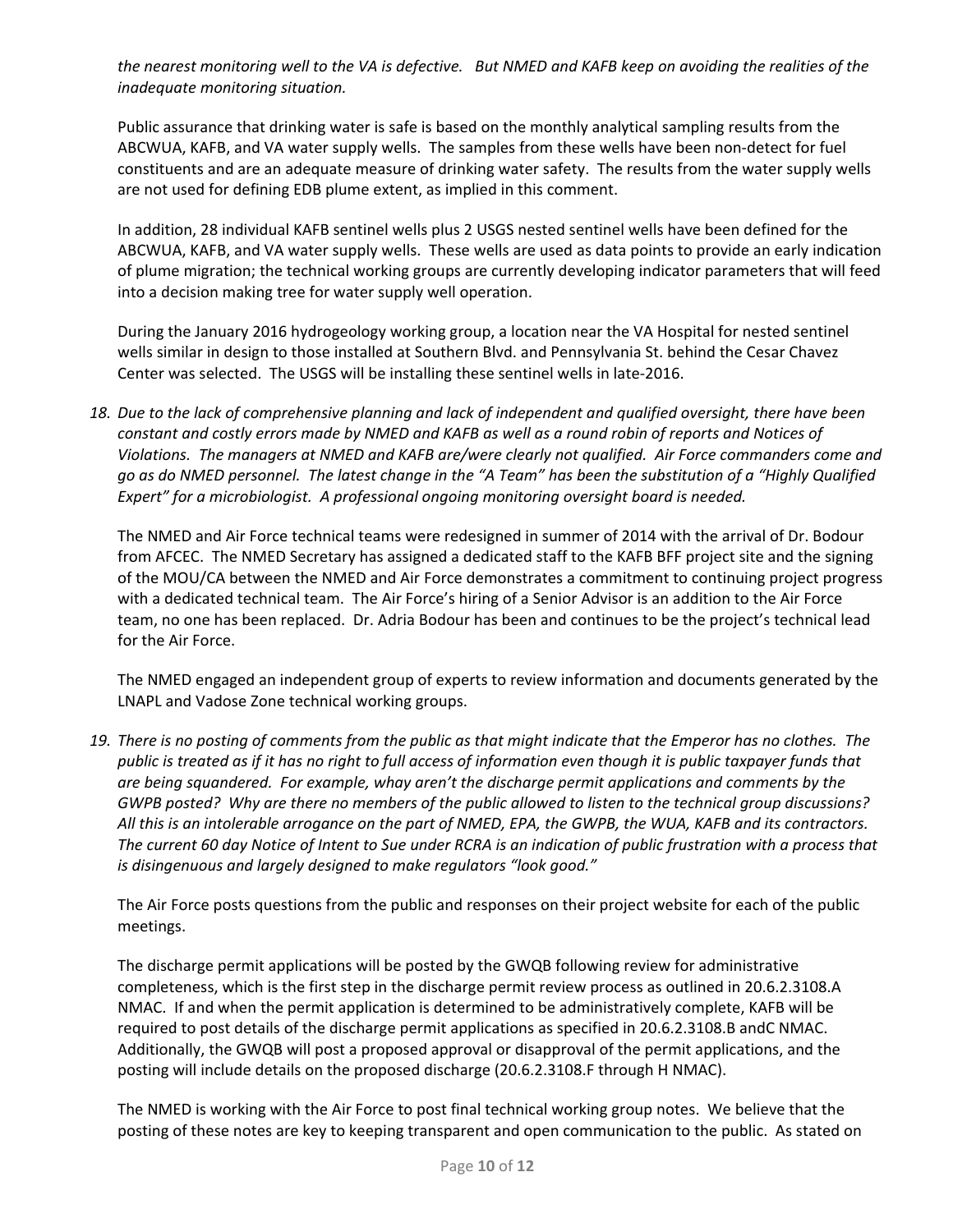Page 20 of the Draft 2016 Strategic Plan, one of NMED's strategies for improving the distribution of information and public comment is the posting of the technical working group comments.

The NMED maintains a website with updated and current project information and can be used as a resource for finding project information: https://www.env.nm.gov/NMED/Issues/KirtlandFuelPlume/index.html.

20. Credit is taken for the Soil Vapor Extraction system removal of 500,000+ gallons of soil vapor. Not mentioned is the fact that 400,000 gallons of that removal was accomplished by the earlier SVE system and not the new *and flawed SVE system that is not being operated at present.*

The Draft 2016 Strategic Plan takes credit for the total gallons of fuel removed through soil vapor extraction as that is the most representative way to look at the total soil vapor extraction interim measure. It is correct to say that approximately 400,000 gallons of that total amount (456,813 gallons, to be exact) are from the operation of four internal combustion engines (ICEs). The ICE units operated for nearly 10 years, starting in 2003 and ending in December 2012 when KAFB switched over to a larger soil vapor extraction system, the CATOX. This equates to roughly 50,575 gallons removed per year using the ICE units. The CATOX system started operation in 2013 and was shut down in April 2015. During that time of operation, the CATOX removed 110,233 gallons, which is approximately equal to a rate of 55,116 gallons removed per year. The sum total of gallons removed using soil vapor extraction, not accounting for biodegradation, is 567,047 gallons.

# **COMMENT FROM KATE LYNNES**

Submitted and commenting as a private citizen and Albuquerque resident

*My formal suggestion [is] to put a description of the MOA and CA in the 2016 update.* 

# **NMED RESPONSE TO KATE LYNNES**

Thank you for your suggestion. We have added an explanation of the December 2015 Memorandum of Understanding (MOU) and Cooperative Agreement (CA) between the U.S. Department of the Air Force and the State of New Mexico Environment Department to the Draft 2016 Strategic Plan.

# **COMMENTS FROM ALBUQUERQUE BERNALILLO COUNTY WATER UTILITY AUTHORITY**

Submitted by Rick Shean; ABCWUA Water Quality Hydrologist

Thank you to the New Mexico Environment Department (NMED) for laying out their vision of the interim measure activities to occur for the Kirtland Air Force Base (KAFB) Bulk Fuels Facility (BFF) Spill in their 2016 Strategic Plan. This document is very helpful and informative and should make it easier for the public and decision makers alike *forecast their expectations for the interim measures this calendar year.* 

Water Authority staff have reviewed the document and would like to share the following comments and questions.

1. General Comment – Please include captions for all photographs printed in the document. This provides further education on the subject presented and validates that the image is from the KAFB BFF Spill site.